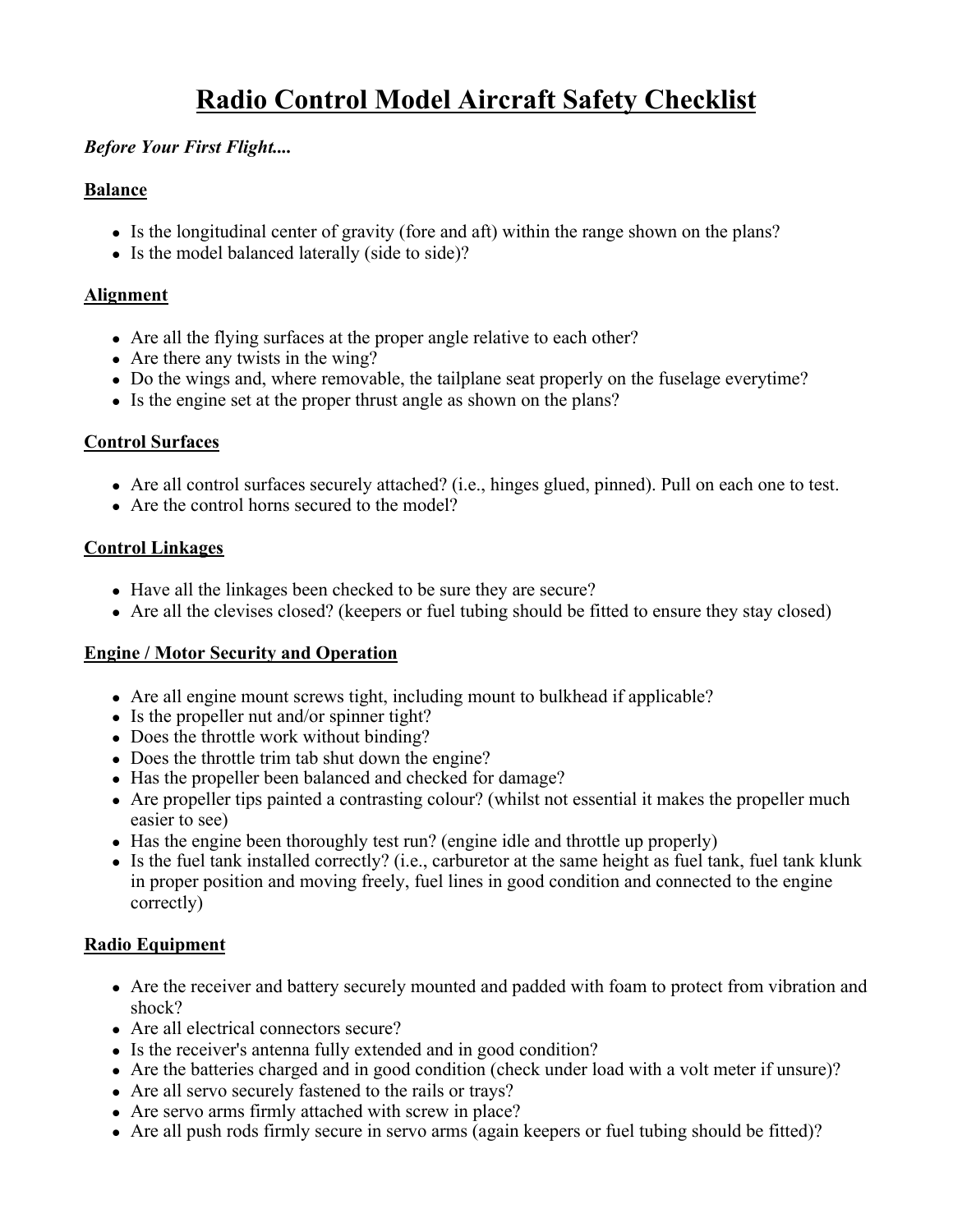- Are the control throws in the correct direction with proper amount of deflection (as per plan)?
	- $\circ$  Rudder & Tailwheel: Left stick should move the rear of the rudder and tailwheel to the left.
	- $\circ$  Nosewheel: Left stick should move the front of the nosewheel to the left
	- $\circ$  Aileron: left stick should move left aileron up and right down.
	- { Elevator: Pulling back on the stick should move the back of the elevator up.
	- $\circ$  Canard: Pulling back on the stick (elevator) should make the front of the canard move up
	- $\circ$  Throttle: With trim set fully forward, pushing the stick forward should open throttle fully. With trim set fully backward, pulling stick back should fully close the throttle.
- Has a full range check been performed? (see below)

#### **Undercarriage (where fitted)**

- Is the undercarriage firmly attached to airframe and the wheels securelt retained?
- Does aircraft taxi in a straight line?

#### **General**

- Is the covering tight with no visible signs of damage?
- Are all retaining bolts in place and secure?
- Are any hatches, cowls and canopies secure?
- Are all components structurally sound?
- Are your name and contact details marked on the model somewhere easily visible? (in case it's lost).

#### **Range Checking the radio**

- Verify frequency is available and mark it as yours if necessary.
- Turn on transmitter check the correct model is selected (if applicable) and then turn on the receiver.
- **Important**: make sure the transmitter aerial is down fully.
- Ask someone to help and walk away from the model until signs if loss of control are apparent.
- If electric powered ensure that the range is not worse with the motor running.

## *Before EVERY flight:*

- Verify your frequency is available and mark it as yours if necessary.
- Check the receiver battery pack to ensure enough charge for the flight intended.
- Check for damage and the control throw direction of all surfaces.
- <sup>z</sup> *For fuel powered models:*
	- $\circ$  Turn on the transmitter and check the correct model is selected (if applicable) and then turn on the receiver.
	- $\circ$  Start the engine and test the entire throttle range ensuring an consistent idle and acceleration response.
	- { Check the engine at full throttle with the plane's nose straight up in the air? (to make sure it won't stall when full power is applied on climb out)
	- $\circ$  Take the model out to the strip and warn people you are about to take off.
	- $\circ$  As soon as you land switch off the receiver.
	- $\circ$  Switch off the transmitter and release the frequency for others to use.
- <sup>z</sup> *For electric models:*
	- $\circ$  Turn on the transmitter and check the correct model is selected (if applicable).
	- $\circ$  If the model has a receiver battery then switch on the receiver.